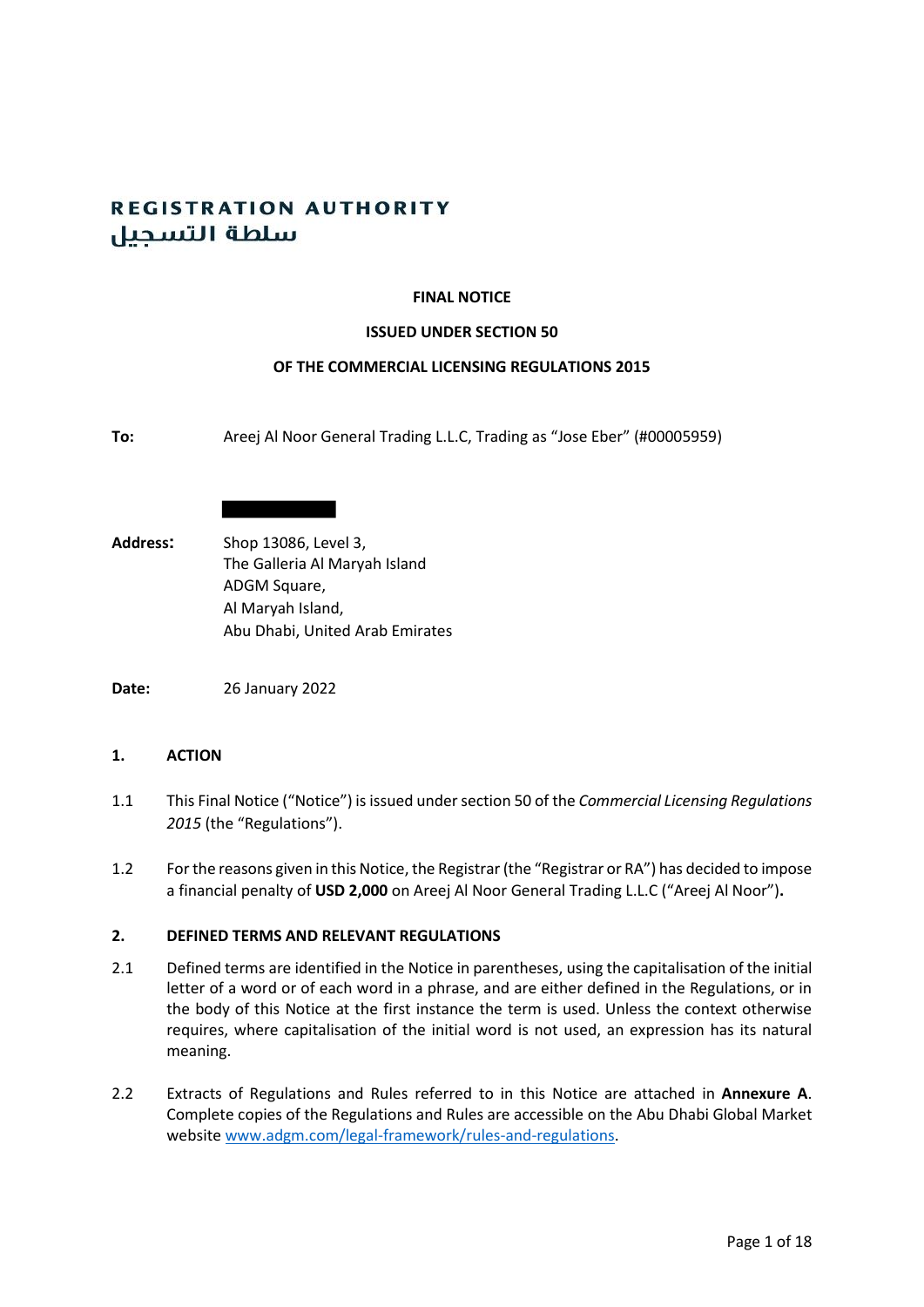# **3. SUMMARY OF REASONS**

- 3.1 Jose Eber is a retail store currently occupying and operating from Until 13086 in the Galleria Mall, Al Maryah Island, Abu Dhabi Global Market (the "Unit"). Jose Eber is owned and operated in ADGM by Areej Al Noor.
- 3.2 Areej Al Noor is a limited liability company, registered with the Dubai Department of Economic Development ("Dubai DED") with commercial licence CN-539323.
- 3.3 On 04 September 2019, Jose Eber first obtained a temporary licence from the Registrar in order to carry on economic activities from the Unit as a "Pop-Up Store".
- 3.4 Temporary permits (previously called temporary licences) are issued by the Registrar to allow businesses to operate in or from ADGM for a short period of time in order to determine whether they will then apply for an ADGM commercial licence. Unlike commercial licences, ADGM temporary permits are not available for renewal on an annual basis.
- 3.5 To comply with section 1 of the Regulations (the "General Prohibition"), an entity must obtain a valid ADGM commercial licence if it intends to conduct business in or from ADGM.
- 3.6 Jose Eber's final temporary licence from the Registrar expired on 03 September 2020.
- 3.7 Without the required valid ADGM commercial licence, Jose Eber continued to carry on business activities and operate from the Unit well into 2021.
- 3.8 Since late 2020, Areej Al Noor (trading as Jose Eber) had ample time and opportunity to obtain a valid ADGM commercial licence with the assistance of RA staff as required.
- 3.9 In February of 2021, **Oten Areej Al Noor was working with RA staff to obtain a** licence for the Unit but Areej Al Noor did not complete the process.
- 3.10 On 31 May 2021, Areej Al Noor (trading as Jose Eber) received a warning letter (the "Warning Letter") from the Enforcement Section ("Enforcement"), Monitoring & Enforcement Division of the RA informing it of its contravention of the General Prohibition and the risk of financial penalty. It continued to operate from the Unit.
- 3.11 On 22 June 2021, Areej Al Noor received a cease and desist notice (the "Cease and Desist Notice") from Enforcement directing it to cease commercial operations from the Unit at 5:00 pm on 22 June 2021 or risk financial penalty for contravening the General Prohibition. It continued to operate from the Unit.
- 3.12 In the days after 22 June 2021, Areej Al Noor (trading as Jose Eber) repeatedly ignored specific directions from Enforcement to cease its contravention of the General Prohibition or risk financial penalty. It continued to operate from the Unit.
- 3.13 On 07 August 2021, Areej Al Noor (trading as Jose Eber) finally obtained a valid ADGM commercial licence.
- 3.14 Based on the above, the Registrar considers that Areej Al Noor (trading as Jose Eber) contravened the General Prohibition as set out in section 1 of the Regulations from 03 September 2020.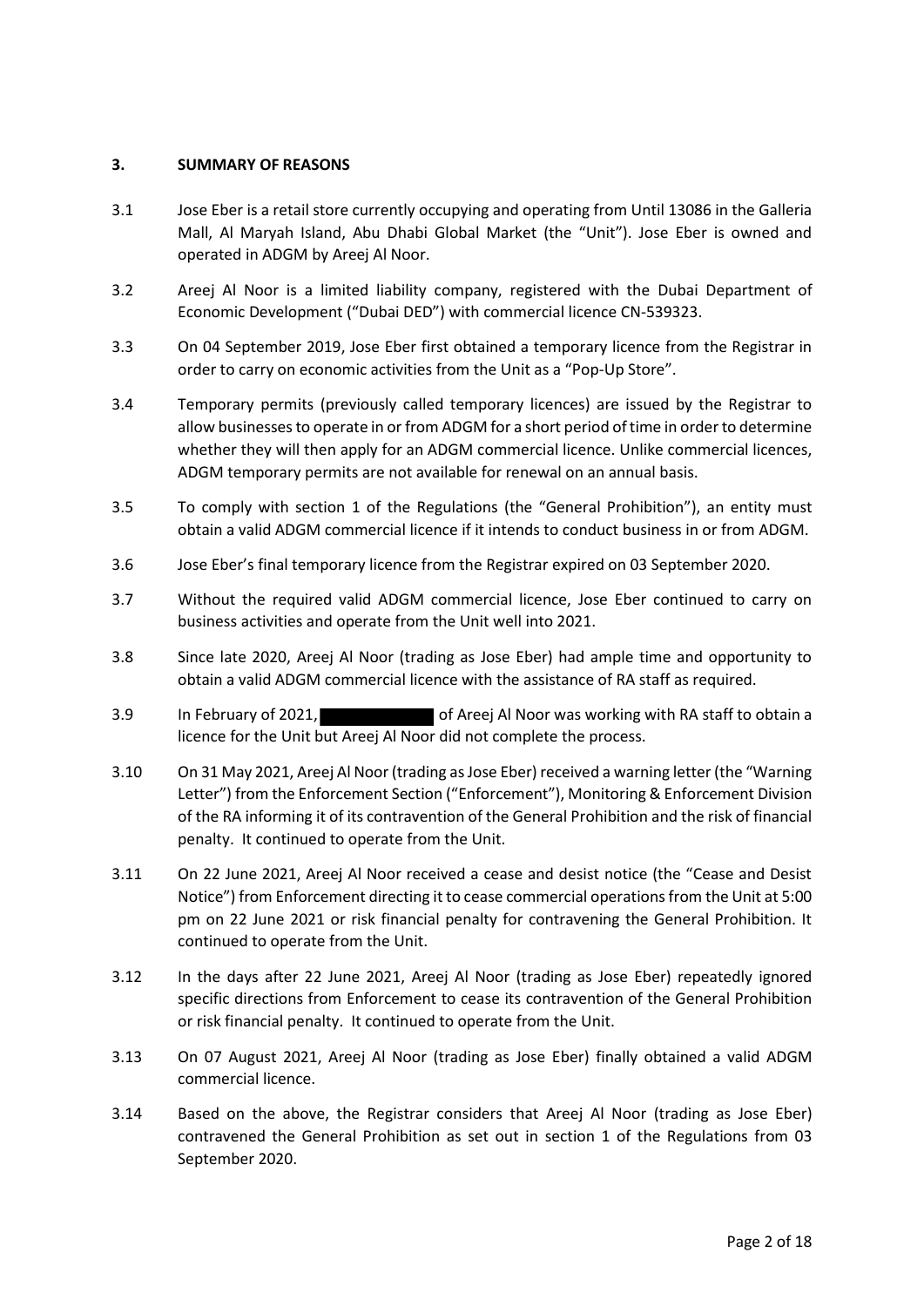- 3.15 On 09 September 2021, the Registrar served Areej Al Noor with a Warning Notice proposing to impose a financial penalty on it and provided it with a 14 day period (until 29 September 2021) to make representations.
- 3.16 Between 29 September 2021 and 07 December 2021, two rounds of representations were made by Areej Al Noor and M&E to the independent decision maker (delegate of the Registrar).
- 3.17 On 15 December 2021, the Registrar served Areej Al Noor with a Decision Notice imposing a financial penalty on it and provided it with a 28 day period (until 25 January 2022) to refer the Decision Notice to the ADGM Courts.
- 3.18 As of the date of this Notice, Areej Al Noor had not made any referrals to the ADGM Courts.
- 3.19 After careful consideration of all representations, the independent decision maker does not consider there to be any reasonable justification to grant relief from the action.
- 3.20 Accordingly, the Registrar has decided to impose a financial penalty on Areej Al Noor (trading as Jose Eber).

# **4. FACTS AND MATTERS RELIED UPON**

### **Background**

- 4.1 Areej Al Noor is a limited liability company established on 26 July 2010 incorporated by the Abu Dhabi DED.
- 4.2 Jose Eber is a brand operating in ADGM from a retail location in the Unit and is owned by Areej Al Noor.
- 4.3 Up until 03 September 2020, Jose Eber operated in compliance with the General Prohibition from the Unit as Areej Al Noor had a temporary licence allowing it to carry on controlled activities.
- 4.4 However, commencing on 04 September 2020, Areej Al Noor failed to take the required steps to obtain a valid ADGM commercial licence so that Jose Eber could carry on controlled activities from the Unit in compliance with ADGM commercial legislation.

## **The Warning Letter and the Cease and Desist Letter**

- 4.5 On 31 May 2021, Areej Al Noor received the Warning Letter which required it to take action, by no later than 5:00 pm on 21 June 2021, to complete the necessary steps to obtain a valid ADCM commercial licence or cease conducting all economic activities from the Unit.
- 4.6 At approximately 5:27 pm on 21 June 2021, staff of the RA attended at the Unit and observed that it remained open for business.
- 4.7 At approximately 1:41 pm on 22 June 2021, staff of the RA attended at the Unit, which was open for business, and served staff at the Unit with the Cease and Desist Letter. A copy of the Cease and Desist Letter was also emailed to a representative of Areej Al Noor.
- 4.8 A copy of the Cease and Desist Letter was also emailed to a representative of at 2:56 pm on 22 June 2021.
- 4.9 Paragraphs 9 and 10 of the Cease and Desist Letter stated the following: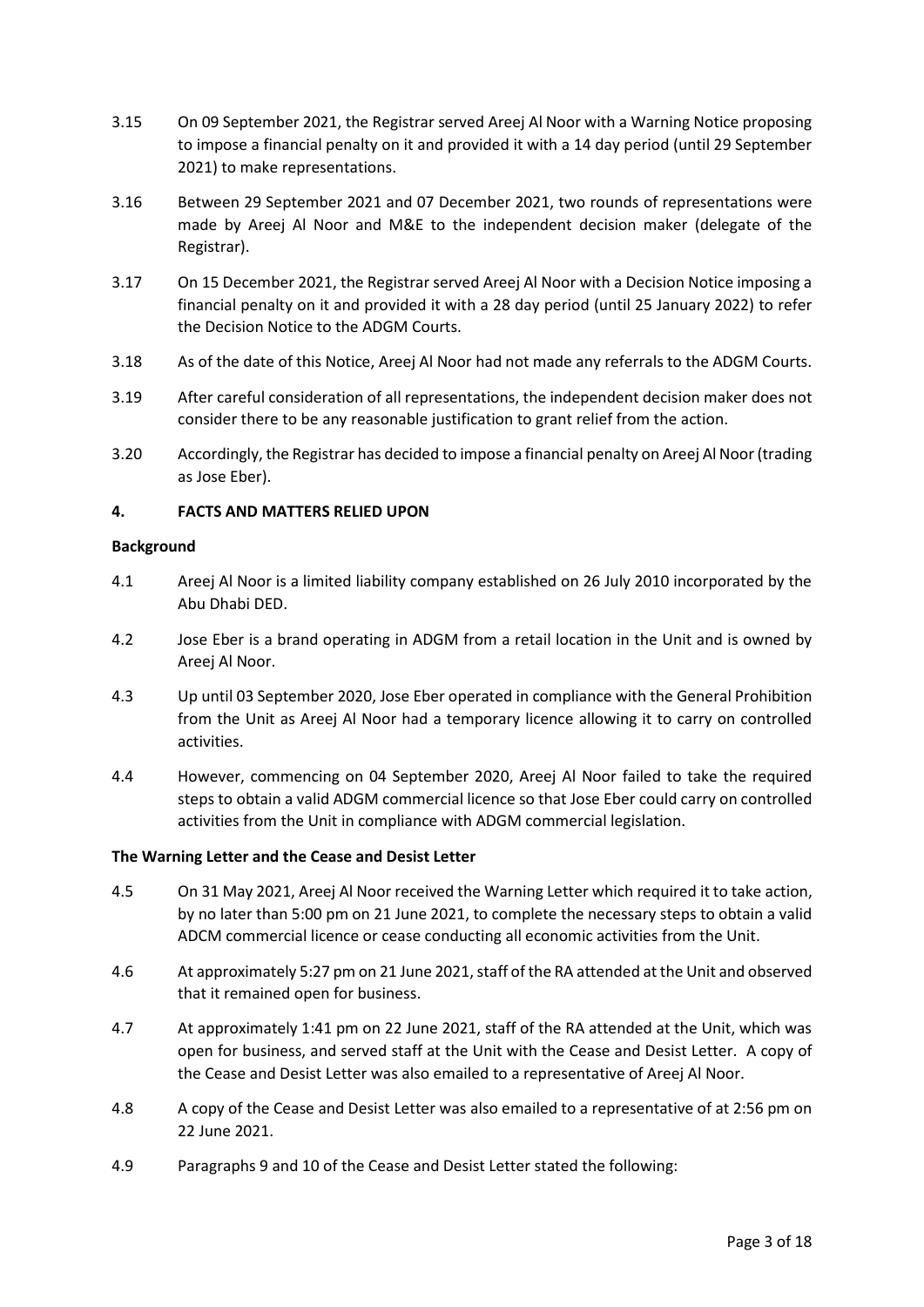- *9. Until further written notice from the RA, Areej Al Noor (trading as Jose Eber) is hereby notified that it is to cease and desist from carrying on all commercial activities in or from the Unit by no later than 5:00 pm on 22 June 2021.*
- *10. You must confirm to us by no later than 5:00pm on 22 June 2021 by email to @adgm.com or in writing, that Areej Al Noor (trading as Jose Eber) has ceased all commercial activities in or from the Unit.*
- 4.10 At 3:03 pm on 22 June 2021, **Example 2014** emailed RA staff acknowledging receipt of the "notice" for closure of business" but noted that Areej Al Noor had made the application for the licence but was having difficulties with the portal. **All asked for the RA's permission to allow** Jose Eber to remain open. This permission was not granted
- 4.11 At 6:46 pm on 22 June 2021, RA staff attended at the Unit and observed it was open for business.
- 4.12 At 7:12 pm on 22 June 2021, RA staff replied by email to . We have more was informed that they observed that Jose Eber was open at 6:42 pm that day. This email also reminded that Jose Eber did not have "a valid ADGM licence or temporary permit" and that, if Jose Eber continued to operate, this would continue to be a contravention of the General Prohibition and could result in a fine up to USD 20,000.
- 4.13 At 11:34 am on 23 June 2021, RA staff attended at the Unit and observed it was open for business.
- 4.14 At 12:35 pm on 23 June 2021, RA staff sent an email informing that they observed that Jose Eber was open at 11:34 am earlier that day. This email again reminded that Jose Eber did not have "a valid ADGM licence or temporary permit" and that, if Jose Eber continued to operate, this would continue to be a contravention of the General Prohibition and could result in a fine up to USD 20,000.
- 4.15 At 7:04 pm on 23 June 2021, **Example 2014** emailed RA staff acknowledging that Areej Al Noor (trading as Jose Eber) still did not have a licence and claiming that it had followed all necessary steps to obtain the licence and that the delay was "from the ADGM for some unknown reason" but provided no further significant information. **All and a** again asked for the RA's permission to allow Jose Eber to remain open. This permission was not granted.
- 4.16 Again, the Warning Letter previously reminded Areej Al Noor (trading as Jose Eber) had been operating without a valid ADGM commercial licence or temporary permit since 4 September 2020.
- 4.17 At 12:38 pm on 24 June 2021, RA staff attended at the Unit and observed it was open for business.
- 4.18 At 1:45 pm on 24 June 2021, RA staff sent an email informing that they observed that Jose Eber was open at 12:38 pm that day. This email again reminded that Jose Eber did not have "a valid ADGM licence or temporary permit" and repeated that, if Jose Eber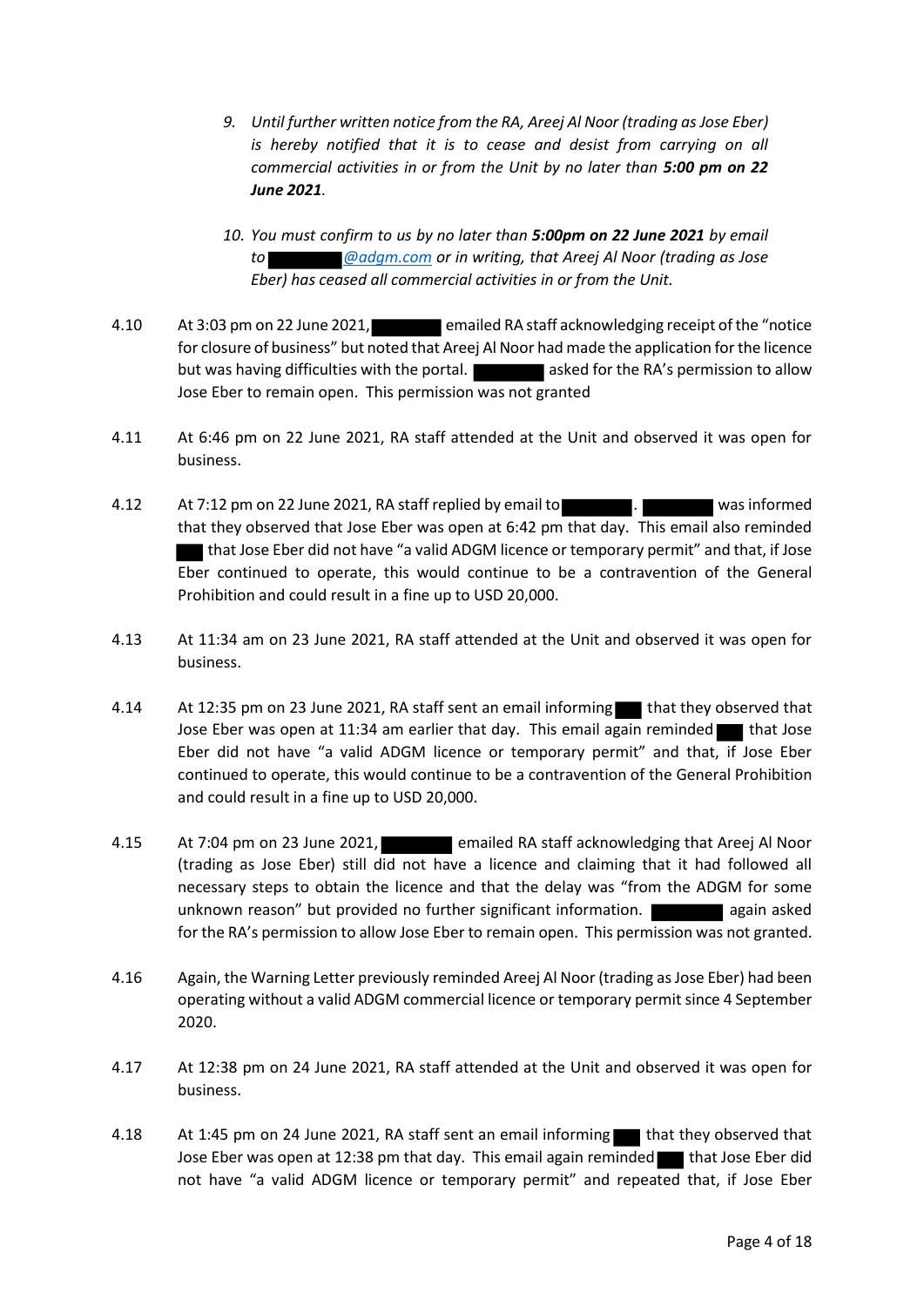continued to operate, this would continue to be a contravention of the General Prohibition and could result in a fine up to USD 20,000.

- 4.19 At 2:35 pm on 24 June 2021, again emailed RA staff acknowledging that Areej Al Noor (trading as Jose Eber) acknowledging receipt of the email and again asked for permission to open the Unit.  $\blacksquare$  claimed that the Unit was not open for trading (attaching a photo) but that staff were "present there" as "they are in the kiosk waiting for the licence" from ADGM.
- 4.20 again claimed that Areej Al Noor had followed all necessary steps to obtain the licence and asserted that the delay was the fault of ADGM. **All again asked for the** RA's permission to allow Jose Eber to remain open. This permission was not granted as Areej Al Noor (trading as Jose Eber) still did not have a valid ADGM commercial licence.
- 4.21 It is worth noting that as at 11 July 2021, Areej Al Noor (trading as Jose Eber) still did not have a valid ADGM commercial licence.
- 4.22 Via email at 3:55 pm on 24 June 2021, again asked for the RA's permission to open Jose Eber for business. This permission was again not granted as Areej Al Noor (trading as Jose Eber) still did not have a valid ADGM commercial licence.
- 4.23 On at 4:40 pm on 24 June 2020, RA staff again sent an email to firmly reminding that Jose Eber did not have "a valid ADGM licence or temporary permit" and that, if Jose Eber continued to operate, this would continue to be a contravention of the General Prohibition and could result in a fine up to USD 20,000.
- 4.24 RA staff attended at the Unit at 2:00 pm on 26 June 2021. It appeared to be open with Jose Eber staff present but did not appear to be selling items. RA staff emailed about this issue at 4:16 pm. who replied at claiming that staff were only there "waiting for license to be issued from ADGM" and that there were "regular customers visting (sic) our kiosk so the presence of staff is necessary to divert them to other locations for refunds/exhanges (sic) or claims purposes".
- 4.25 After 26 June 2021, the Unit appeared to be closed for business.
- 4.26 As of 11 July 2021, Areej Al Noor did not possess a valid ADGM commercial licence to operate from the Unit. However, two weeks earlier, on 23 June 2021 and 24 June 2021, Areej Al Noor had repeatedly claimed that it had taken all necessary steps to obtain a valid ADGM commercial licence and that it was somehow the fault of the RA that it not had obtained its licence.
- 4.27 On 07 August 2021, Areej Al Noor finally received a valid ADGM commercial licence to carry on controlled activities from the Unit.

## **Registrar's Concerns**

4.28 The Registrar is concerned that Areej Al Noor (trading as Jose Eber) contravened the General Prohibition as out in section 1 of Regulations.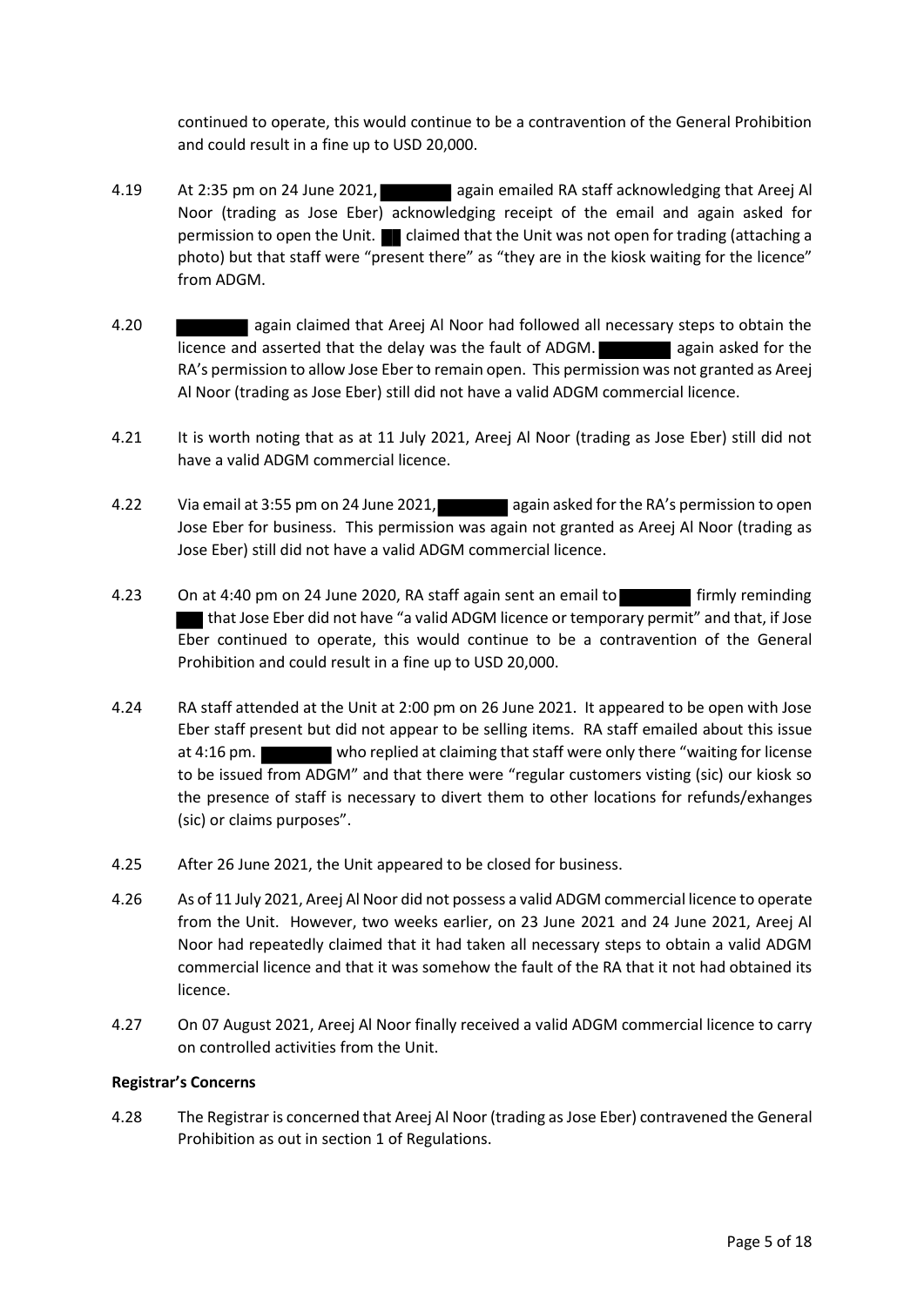- 4.29 Areej Al Noor (trading as Jose Eber) ignored the direction of the RA's Warning Letter and the Cease and Desist Letter and continued to carry on business from the Unit well after the receipt of the Cease and Desist Letter and other similar communications from RA staff.
- 4.30 On 09 September 2021, the Registrar served Areej Al Noor with a Warning Notice proposing to impose a financial penalty on it and provided it with a 14 day period (until 29 September 2021) to make representations.
- 4.31 On 29 September 2021 at 4:53 pm. (delegate of the Registrar) written representations in response to the Warning Notice sent to Areej Al Noor on 09 September 2021 ("First Representation").
- 4.32 M&E was given the opportunity to review and respond to the First Representation.
- 4.33 On 03 November 2021, M&E sent a Memo to the independent decision maker addressing each of the responses set out in the First Representation ("M&E's First Response").
- 4.34 M&E's First Response was then shared with Areej Al Noor on 22 November 2021, giving Areej Al Noor another opportunity to make representations by 24 November 2021 at 5 pm at the latest.
- 4.35 On 24 November 2021 at 4:54 pm, the independent decision maker received further written representations from Areej Al Noor ("Second Representation"). M&E was given another opportunity to review and respond to the Second Representation.
- 4.36 On 07 December 2021, M&E sent another Memo to the independent decision maker addressing each of the responses set out in the Second Representation and made a recommendation that the independent decision maker to proceed with issuing a Decision Notice ("M&E's Second Response").
- 4.37 On 12 December 2021, the independent decision maker provided Areej Al Noor with M&E's Second Response and was informed that the independent decision maker will start reviewing all representations in order to come to a decision as to whether to proceed with a Decision Notice or to discontinue the action.
- 4.38 After careful consideration and a review of all the representations made by Areej Al Noor and M&E, it is clear to the independent decision maker that no substantial information was provided by Areej Al Noor to give a reasonable justification for a reduction of the action nor for a discontinuation.
- 4.39 Accordingly, the Registrar has decided to impose a financial penalty on Areej Al Noor (trading as Jose Eber).
- 4.40 On 15 December 2021, the Registrar served Areej Al Noor with a Decision Notice imposing a financial penalty on it and provided it with a 28 day period (until 25 January 2022) to refer the Decision Notice to the ADGM Courts.
- 4.41 As of the date of this Notice, Areej Al Noor had not made any referrals to the ADGM Courts.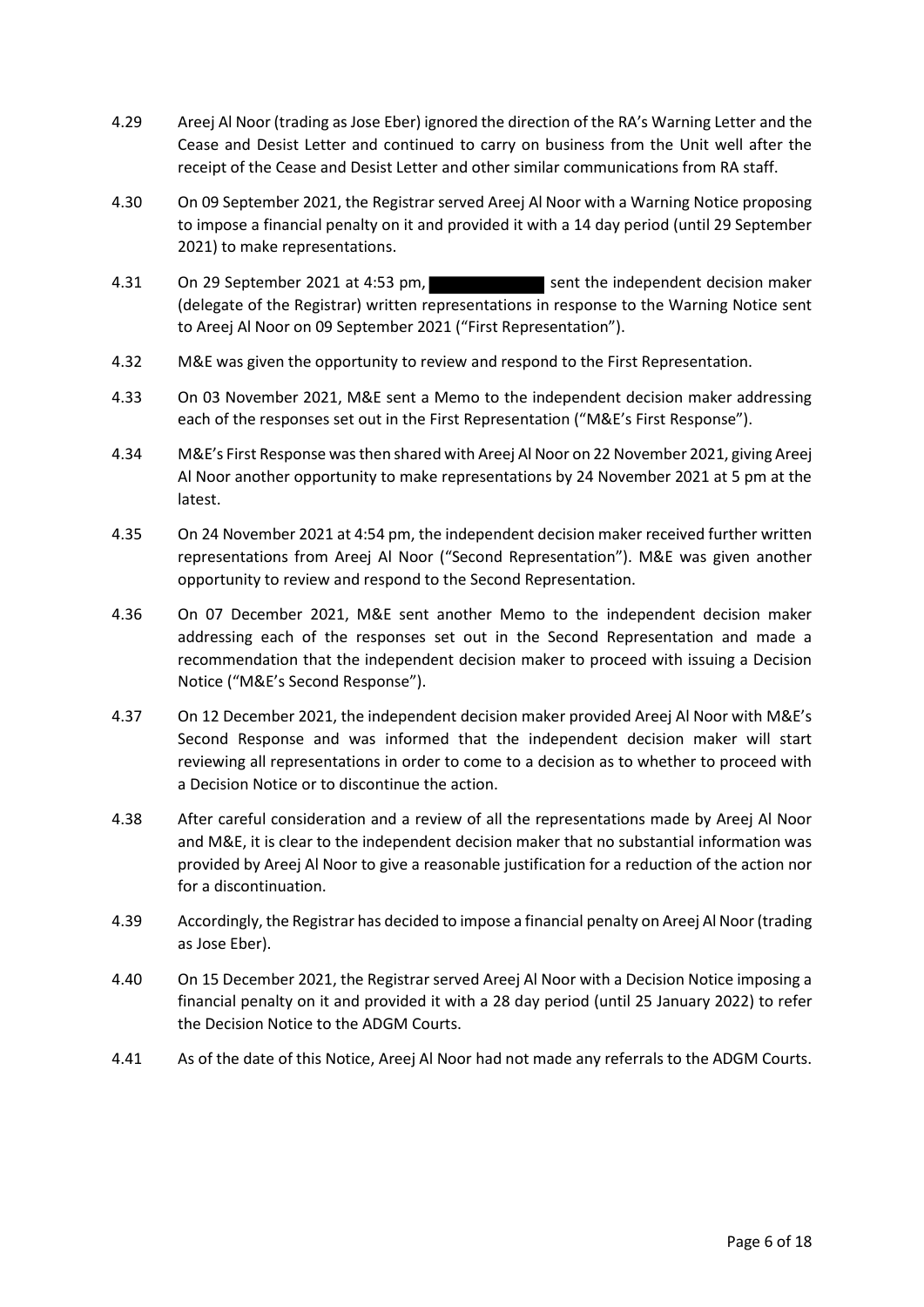# **5. CONTRAVENTIONS**

- 5.1 Under Rule 8 of the *Commercial Licensing Regulations 2015 (Controlled Activities) Rules 2021 (the "Rules") "any economic activity, other than the activities specified in Rules 3, 4, 5, 6 and 7, is a controlled activity, if it is carried on by way of business."* <sup>1</sup>
- 5.2 As a retailer in The Galleria, Areej Al Noor (trading as Jose Eber) was therefore conducting a "controlled activity" under the Rules.
- 5.3 Based on the facts and matters noted above, the Registrar considers that Areej Al Noor (trading as Jose Eber) contravened section 1 of the Regulations, the General Prohibition, which states that:

*(1) No person may carry on a controlled activity in or from the Abu Dhabi Global Market, or purport to do so, unless he is – (a) a licensed person; or (b) an exempt person.* 

*(2) The prohibition is referred to in these Regulations as the general prohibition.* 

*(3) For the purposes of these Regulations –*

*(a) a "licensed person" is a person who has a valid licence to carry on one or more controlled activities; and* 

*(b) a "person" includes a natural person, body corporate or body unincorporated, a partnership, incorporated or unincorporated or other legal form not having separate legal personality.*

5.4 The Registrar considers that Areej Al Noor (trading as Jose Eber) did not have a valid ADGM commercial licence when it continued to carry on a controlled activities in or from ADGM.

## **6. SANCTION**

## **Financial Penalty**

**.** 

6.1 In reaching its decision to impose a financial penalty, the Registrar has taken into account the factors and considerations in the Registrar's Decision Procedures and Enforcement Manual (the "Manual").

# **Determination to impose a financial penalty**

6.2 With reference to paragraph 4.7 of the Manual, the Registrar considers the following factors to be of relevance in deciding to impose a financial penalty against Areej Al Noor (trading as Jose Eber):

> *4.7 To promote compliance with the Regulations and achieve the Registrar's objectives by:*

- *a. Penalising persons who have committed contraventions; and*
- *b. Deterring persons that have committed or may commit similar contraventions.*

 $1$  None of the activities carried out from the Unit are activities specified in Rules 3, 4, 5, 6 or 7 of the Rules.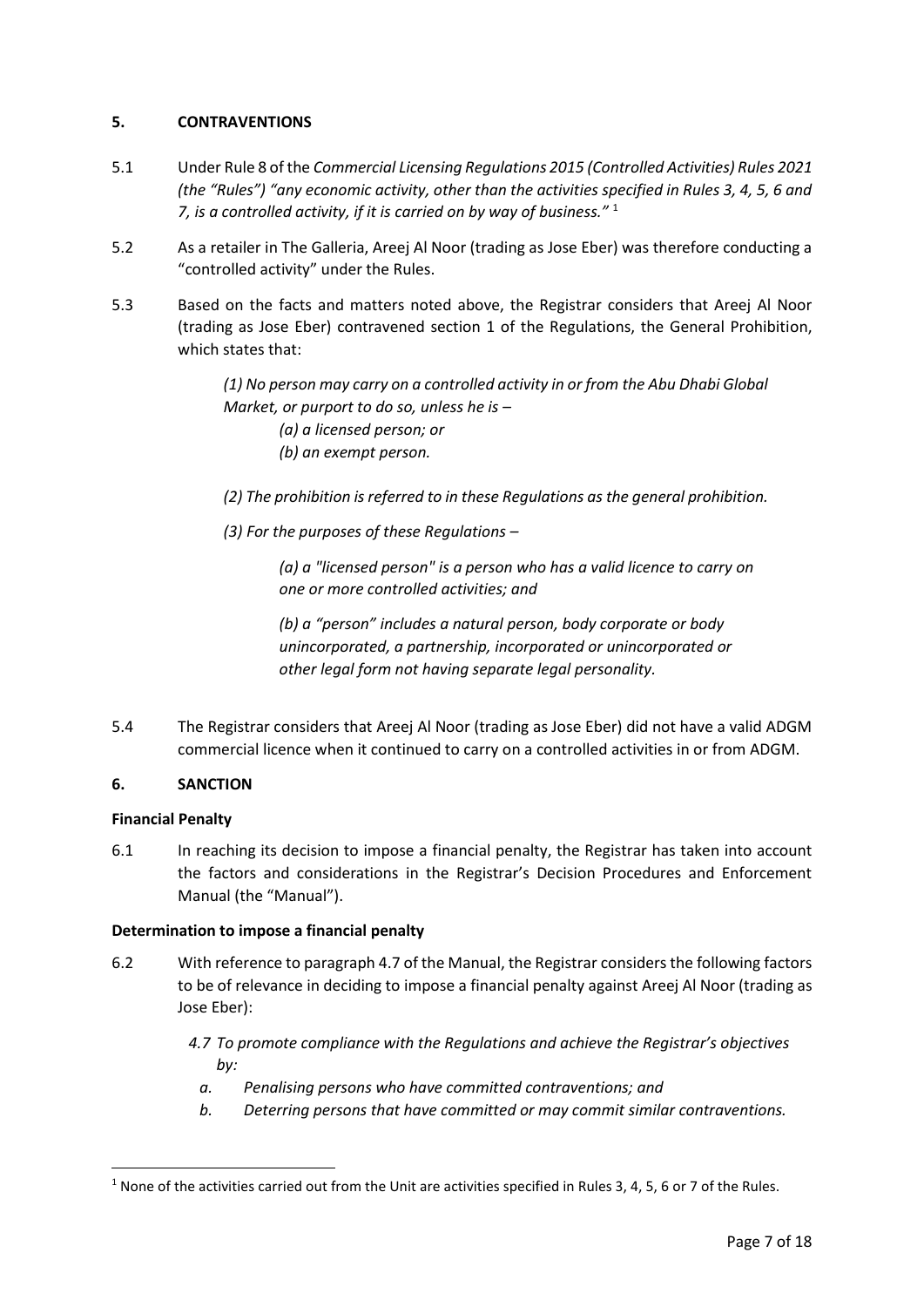6.3 The Registrar has decided to impose a financial penalty, due to the ongoing disregard of the Regulations and instructions of the Registrar, seriousness of the contravention and other circumstances.

# **Determination of the level of financial penalty**

6.4 With reference to paragraph 4.8 of the Manual, the Registrar has taken into account the factors and considerations for determining the appropriate level of the financial penalty that it has decided to impose, which are set out as follows.

## *The seriousness of the contravention*

- 6.5 The Registrar considers that the contravention of the General Prohibition is serious because against Areej Al Noor (trading as Jose Eber) continued to carry on controlled activities from the Unit without a valid ADGM commercial licence even after it received the Cease and Desist Letter and had also been previously reminded that it required this licence.
- 6.6 Wilfully conducting business in ADGM without a valid licence, permit or exemption undermines the integrity of the jurisdiction by failing to recognize the importance of the Regulations and the requirement of all retailers in the Galleria to follow the instructions of the Registrar, particularly when there is a clear and continuous contravention of the General Prohibition.

# *Deliberate or reckless*

6.7 The Registrar considers that the continued contravention of the General Prohibition by Areej Al Noor (trading as Jose Eber) after 22 June 2021 was deliberate.

## *Whether the person is an individual*

6.8 This factor was not considered to be relevant.

## *Effect on third parties*

6.9 This factor was not considered to be overly relevant.

## *Deterrence*

- 6.10 Deterrence is one of the main purposes of taking enforcement action. That is, deterring persons who have committed contraventions from committing further contraventions, and deterring others from committing similar contraventions.
- 6.11 The penalty imposed must deter Areej Al Noor (trading as Jose Eber) and others from conducting controlled activities in or from ADGM when they do not possess a valid ADGM commercial licence or temporary permit.

## *Financial gain or loss avoided*

6.12 While the Registrar recognises that other retailers in the Galleria have paid the required ADGM licence fees when required, this factor was not considered to be overly relevant.

## *Subsequent conduct*

6.13 Areej Al Noor (trading as Jose Eber) blatantly and repeatedly ignored the RA's directions contained in the Warning Letter and the Cease and Desist Letter by continuing to carry on controlled activities from the Unit well after 5:00 pm on 22 June 2021.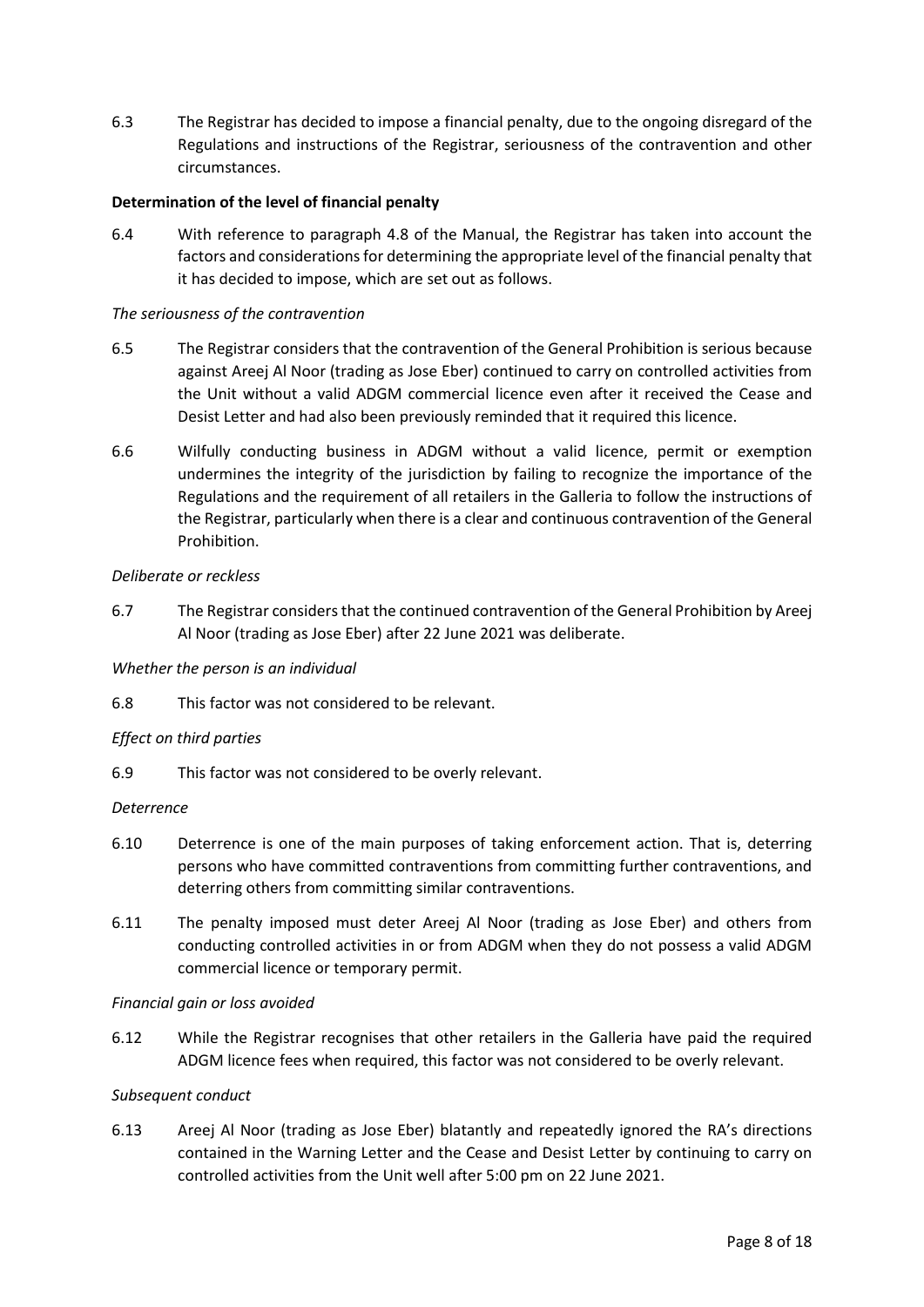- 6.14 As of 11 July 2021, Areej Al Noor (trading as Jose Eber) still had not obtained a licence despite its protestations on 23 June 2021 and 24 June 2021 that it had completed the necessary steps to obtain the licence.
- 6.15 While the Registrar recognises that Areej Al Noor (trading as Jose Eber) ultimately obtained a valid ADGM commercial licence on 07 August 2021, this does not erase the previous continued contravention of the General Prohibition.

## *Disciplinary record and compliance history*

6.16 At the time of the contravention, Areej Al Noor (trading as Jose Eber) had been carrying on business from the Unit, except for the portion of the time that the Galleria was closed due to the pandemic. During that time the Registrar has not issued any other notices, nor is aware of any other previous concerns in relation to Areej Al Noor.

### *Maximum Penalty*

- 6.17 Pursuant to section 3 of the Regulations, a person who commits a contravention of the General Prohibition under section 1 shall be liable to a fine not exceeding level 6 on the standard fines scale.
- 6.18 Level 6 on the standard fines scale equals USD 20,000.
- 6.19 Taking this and the preceding factors into account, the Registrar considers that a financial penalty of **USD 2,000** appropriately reflects the seriousness of the contravention.

### **7. PROCEDURAL MATTERS**

#### **Right of access to evidence and other material considered**

- 7.1 Section 53 of the Regulations applies to this Notice. The effect of section 53 is to Areej Al Noor (trading as Jose Eber) to access:
	- a. the material on which the Registrar is relying on for the Action ("Primary Material"); and
	- b. any Secondary Material which, in the Registrar's opinion, might undermine that decision.
- 7.2 **Annexure B** to this Notice is a copy of the Primary Material on which the Registrar is relying for the Action. The Registrar has reviewed his records and has not identified any Secondary Material.

### **Representations**

- 7.3 On 09 September 2021, the Registrar served Areej Al Noor with a Warning Notice proposing to impose a financial penalty on it and provided it with a 14 day period (until 29 September 2021) to make representations.
- 7.4 Between 29 September 2021 and 07 December 2021, two rounds of representations were made by Areej Al Noor and M&E to the independent decision maker (delegate of the Registrar).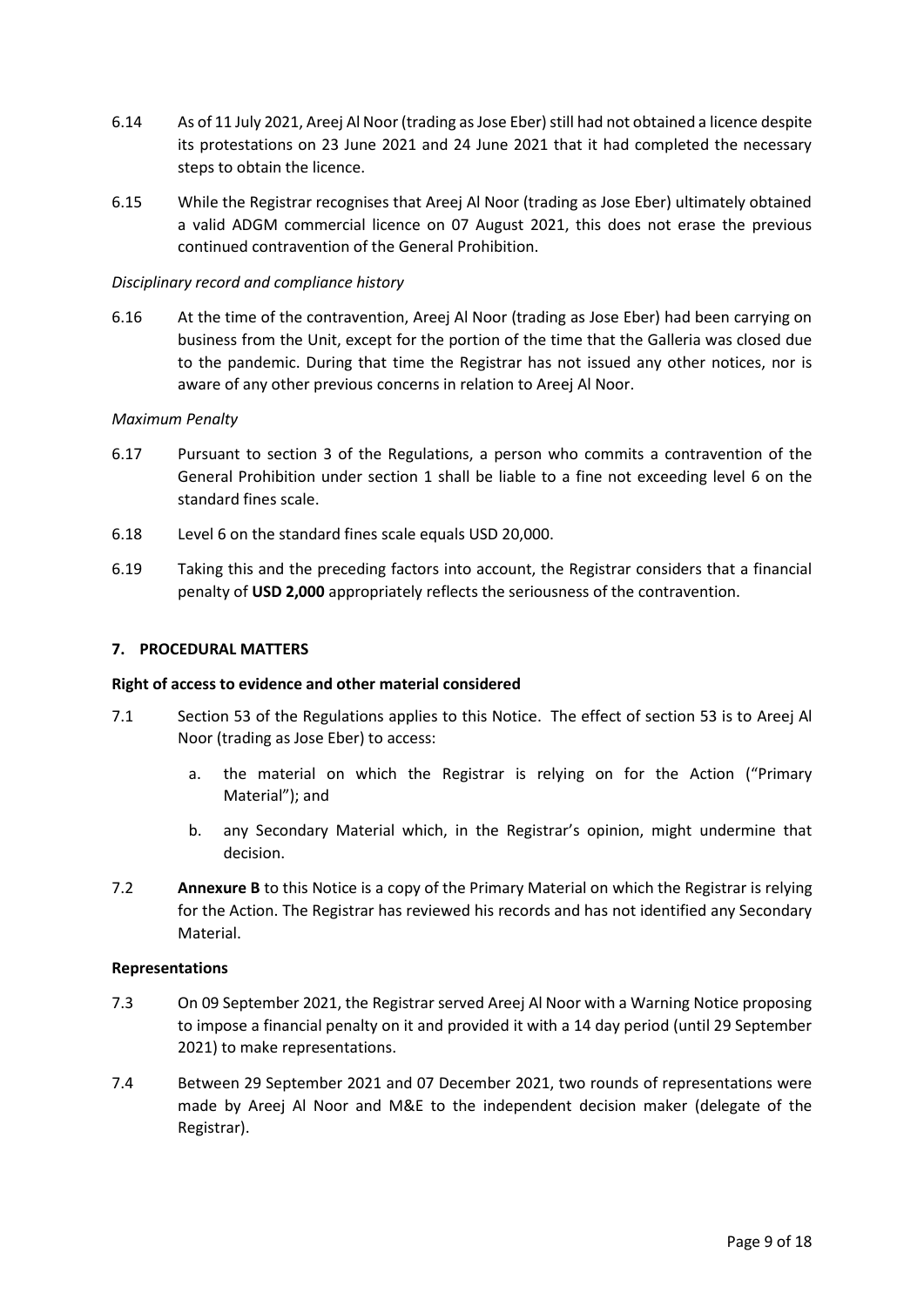- 7.5 On 15 December 2021, the Registrar served Areej Al Noor with a Decision Notice imposing a financial penalty on it and provided it with a 28 day period (until 25 January 2022) to refer the Decision Notice to the ADGM Courts.
- 7.6 As of the date of this Notice, Areej Al Noor had not made any referrals to the ADGM Courts.

# **Publicity**

7.7 As this Final Notice has now been issued, pursuant to section 51(5) of the Regulations, the Registrar must publish the details about the matter to which the Final Notice relates as it considers appropriate.

## **Fine Payment**

7.8 The financial penalty of **USD 2,000** imposed on Areej Al Noor (trading as Jose Eber) must be paid to the Registrar within 30 days from the issuance of this Final Notice.

Signed:



Obaid Musallem Al Ameri Executive Director, Corporate Relations Delegate of the Registrar Registration Authority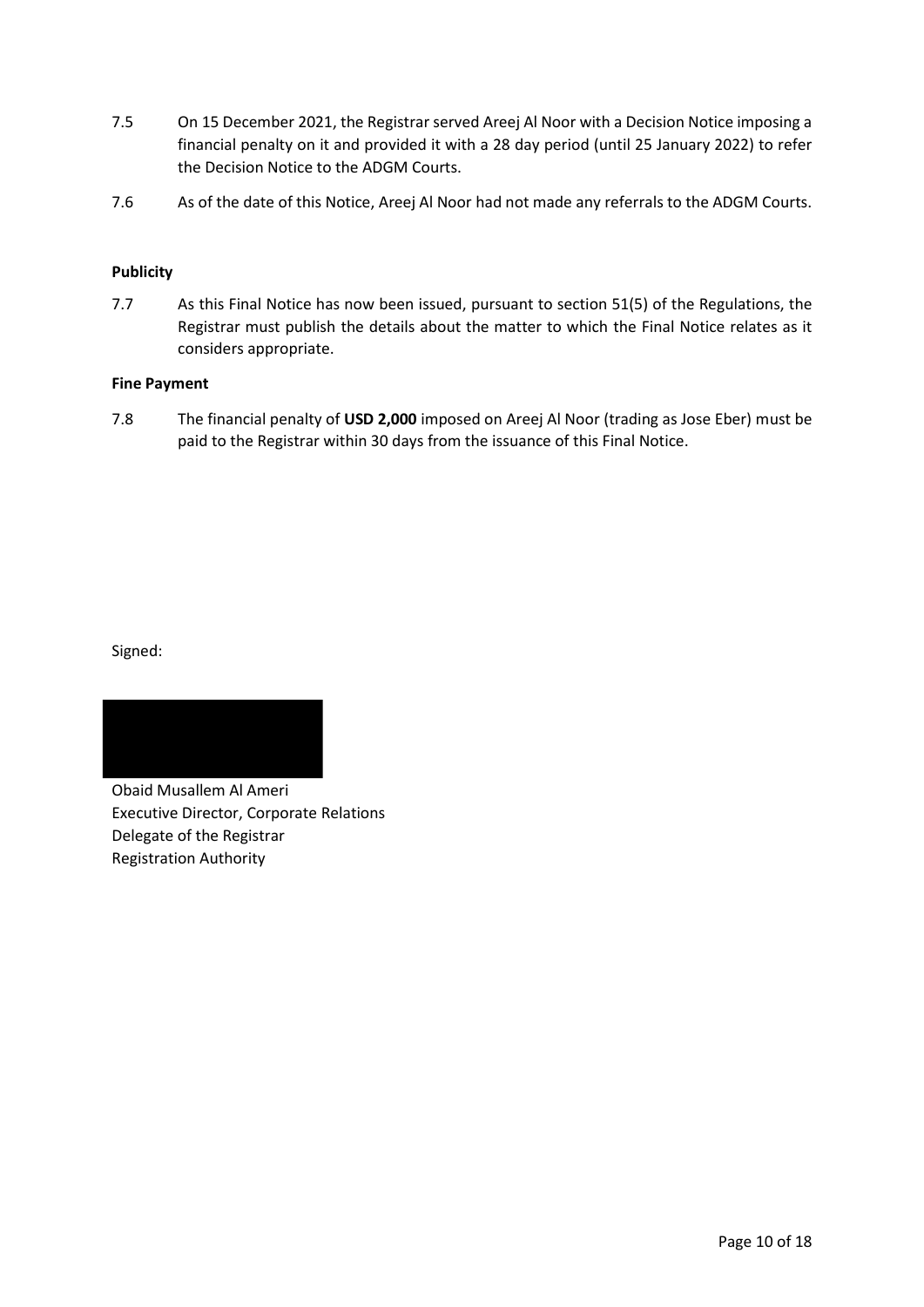#### **ANNEXURE A**

#### **EXTRACTS OF THE REGULATIONS AND RULES REFERRED TO IN THIS NOTICE**

#### **EXTRACT OF THE COMMERCIAL LICENSING REGULATIONS 2015**

#### **1. The general prohibition**

(1) No person may carry on a controlled activity in or from the Abu Dhabi Global Market, or purport to do so, unless he is –

- (a) a licensed person; or
- (b) an exempt person.

(2) The prohibition is referred to in these Regulations as the general prohibition.

(3) For the purposes of these Regulations –

(a) a "licensed person" is a person who has a valid licence to carry on one or more controlled activities; and

(b) a "person" includes a natural person, body corporate or body unincorporated, a partnership, incorporated or unincorporated or other legal form not having separate legal personality.

#### **2. Controlled activities**

(1) An activity is a controlled activity for the purposes of these Regulations if it falls within a description of activity specified as a controlled activity in rules made by the Board.

(2) Such rules may specify the circumstances in which a person is to be regarded as carrying on (or purporting to carry on) a controlled activity in or from the Abu Dhabi Global Market.

#### **3. Contravention of the general prohibition**

(1) A person who contravenes the general prohibition commits a contravention of these Regulations and shall be liable to a fine not exceeding level 6 on the standard fines scale.

(2) In proceedings in respect of a contravention under subsection (1), it is a defence for the person accused of the contravention to show that he took all reasonable precautions and exercised all due diligence to avoid committing the contravention.

(3) An agreement made by a person in the course of carrying on a controlled activity in contravention of the general prohibition shall not, by virtue of such contravention alone, be void or unenforceable.

#### **41. Fines**

(1) If the Registrar considers that a licensed person has contravened a relevant requirement imposed on the person, it may impose on him a fine, in respect of the contravention, of such amount as it considers appropriate, provided such fine shall not exceed level 5 on the standard fines scale.

(2) If the Registrar considers that a person has committed a contravention of an enactment or subordinate legislation, it may impose on him a fine of an amount not exceeding the maximum specified for such contravention in the relevant enactment or subordinate legislation.

(3) A fine under this section is payable to the Registrar.

#### **43. Proposal to take disciplinary measures**

(1) If the Registrar proposes –

(a) to impose a fine on a person (under section 41); or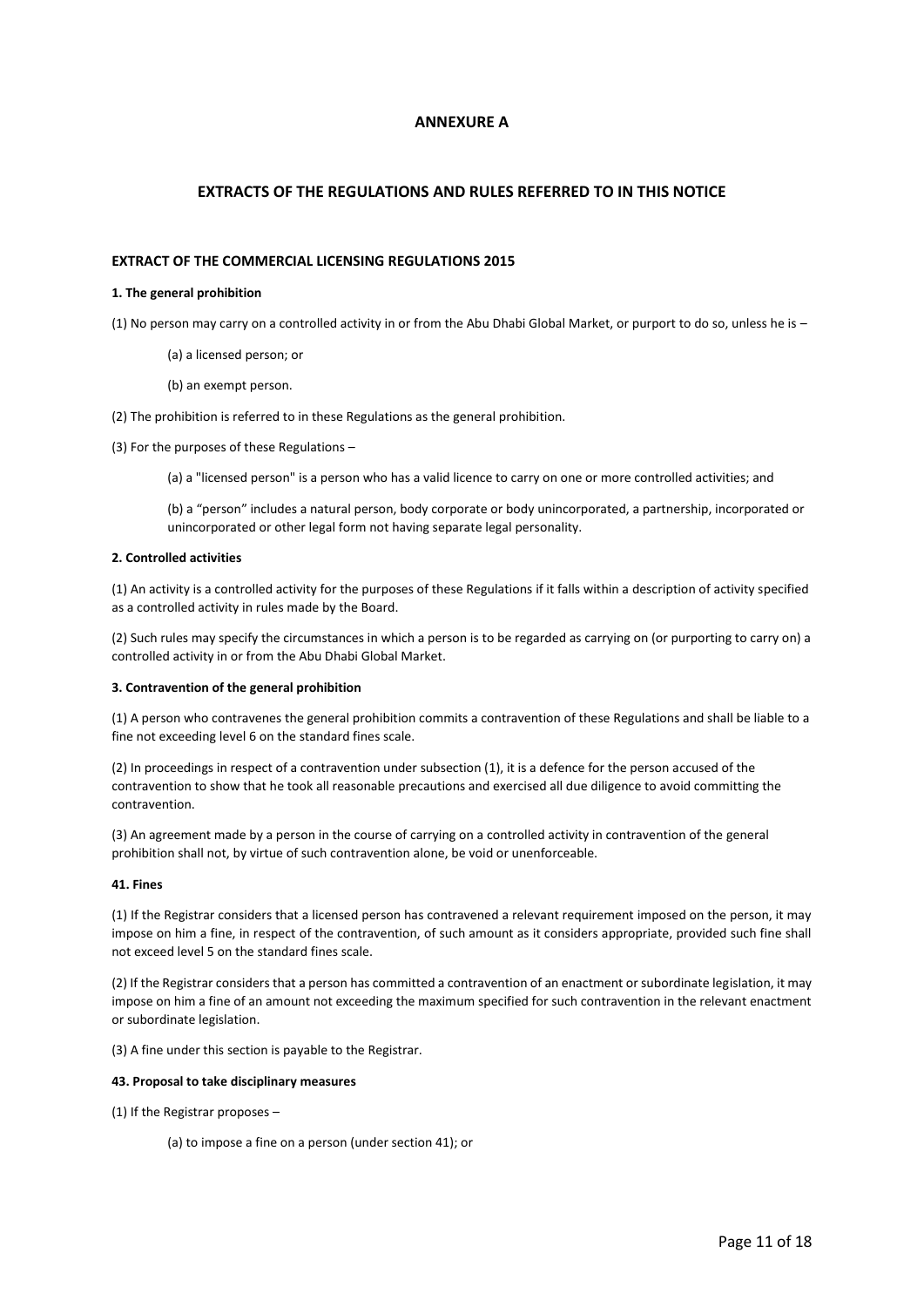(b) to suspend the licence of a licensed person or impose a restriction in relation to the carrying on of a controlled activity by a licensed person (under section 42), it must give that person a warning notice.

(2) A warning notice about a proposal to impose a fine must state the amount of the fine.

(3) A warning notice about a proposal to suspend a licence or impose a restriction must state the period for which the suspension or restriction is to have effect.

#### **44. Decision to take disciplinary measures**

(1) If the Registrar decides –

(a) to impose a fine under section 41 (whether or not of the amount proposed); or

(b) to suspend a licence or impose a restriction under section 42 (whether or not in the manner proposed), it must without delay give the person concerned a decision notice.

(2) In the case of a fine, the decision notice must state the amount of the fine.

(3) In the case of a suspension or restriction, the decision notice must state the period for which the suspension or restriction is to have effect.

(4) If a Registrar decides to –

(a) impose a fine on a person under section 41; or

(b) suspend the licence of a licensed person, or impose a restriction in relation to the carrying on of a controlled activity by a licensed person, under section 42, that person may refer the matter to the court.

#### **48. Decision notices**

(1) A decision notice must –

(a) be in writing;

(b) give the reasons of the Registrar for the decision to take the action to which the notice relates;

(c) state whether section 53 applies;

(d) if that section applies, describe its effect and state whether any secondary material exists to which the person concerned must be allowed access under it; and

(e) give an indication of –

(i) any right to have the matter referred to the court which is given by these Regulations; and

(ii) the procedure on such a reference.

(2) If the decision notice was preceded by a warning notice, the action to which the decision notice relates must be action under the same provision as the action proposed in the warning notice.

(3) The Registrar may, before it takes the action to which a decision notice ("the original notice") relates, give the person concerned a further decision notice which relates to different action in respect of the same matter.

(4) The Registrar may give a further decision notice as a result of subsection (3) only if the person to whom the original notice was given consents.

(5) If the person to whom a decision notice is given under subsection (3) had the right to refer the matter to which the original decision notice related to the court, he has that right as respects the decision notice under subsection (3).

(6) In this Part, "decision notice" means a notice under sections 18(3), 20(2) or 44(1).

#### **49. Notices of Discontinuance**

(1) If the Registrar decides not to take -

(a) the action proposed in a warning notice given by it; or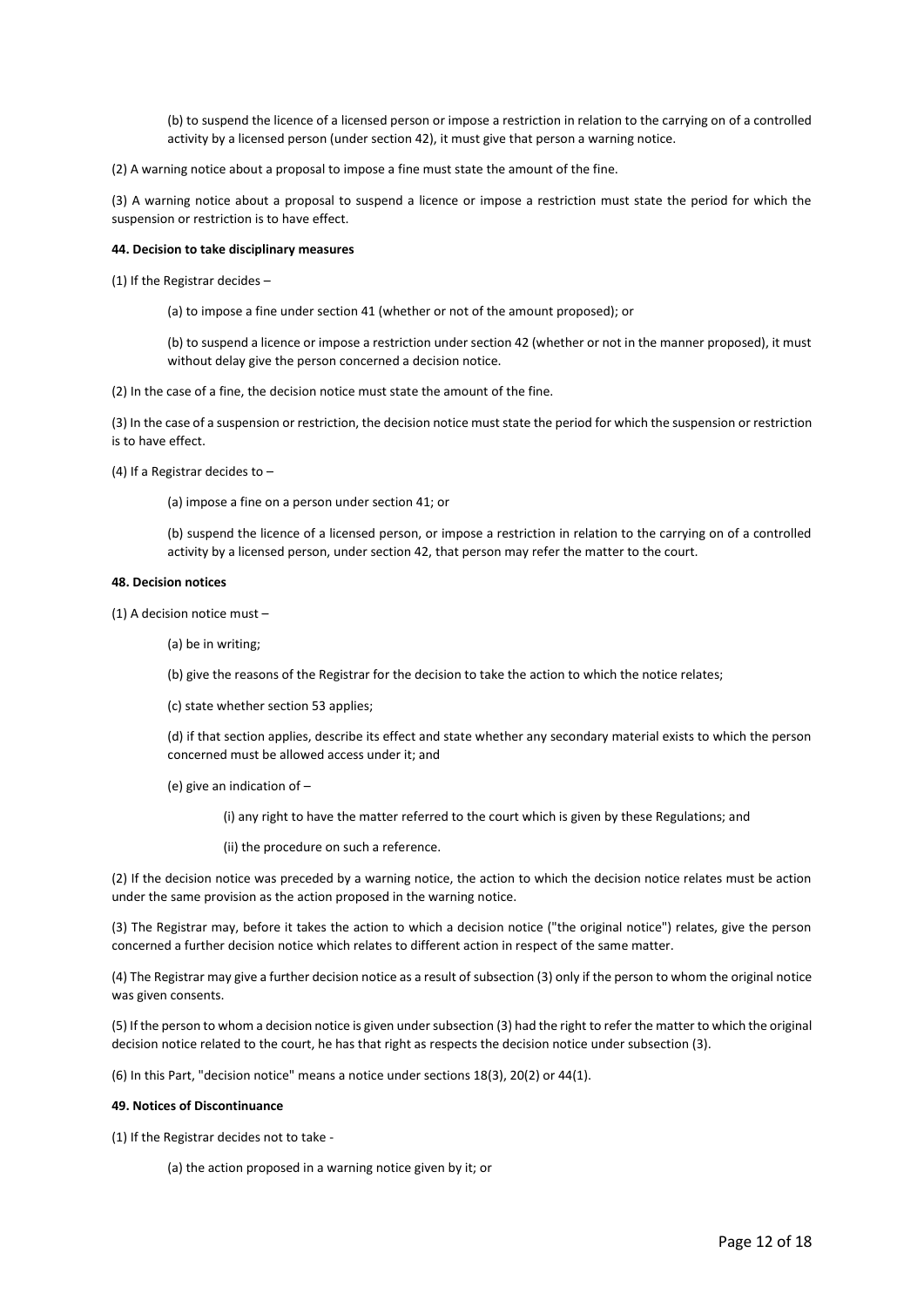(b) the action to which a decision notice given by it relates,

it must give a notice of discontinuance to the person to whom the warning notice or decision notice was given.

(2) But subsection (1) does not apply if the discontinuance of the proceedings concerned results in the granting of an application made by the person to whom the warning or decision notice was given.

(3) A notice of discontinuance must identify the proceedings which are being discontinued.

#### **50. Final notices**

(1) If the Registrar has given a person a decision notice and the matter was not referred to the court within 28 days of that person receiving the notice or such other period as the court may allow, the Registrar must, on taking the action to which the decision notice relates, give the person concerned and any person to whom the decision notice was copied a final notice.

(2) If the Registrar has given a person a decision notice and the matter was referred to the court, the Registrar must, on taking action in accordance with any directions given by –

(a) the court, or

(b) the Court of Appeal on an appeal against the decision of the court,

give that person and any person to whom the decision notice was copied the notice required by subsection (3).

(3) The notice required by this subsection is –

(a) in a case where the Registrar is acting in accordance with a direction given by the court, or by the Court of Appeal on an appeal from a decision of the court, a further decision notice; and

(b) in any other case, a final notice.

(4) A final notice must –

(a) give details of the action being taken;

(b) state the date on which the action is to be taken; and

(c) if it imposes a fine, state the amount of the fine and the manner in which, and the period within which, the fine is to be paid.

(5) The period stated under subsection (4)(c) may not be less than 30 days beginning with the date on which the final notice is given.

(6) If all or any of the amount of a fine payable under a final notice is outstanding at the end of the period stated under subsection  $(4)(c)$ , the Registrar may recover the outstanding amount as a debt due to it.

#### **51. Publication**

(1) In the case of a warning notice, neither the Registrar nor a person to whom it is given or copied may publish the notice or any details concerning it.

(2) A person to whom a decision notice is given or copied may not publish the notice or any details concerning it unless the Registrar has published the notice or those details.

(3) A notice of discontinuance must state that, if the person to whom the notice is given consents, the Registrar may publish such information as it considers appropriate about the matter to which the discontinued proceedings related.

(4) A copy of a notice of discontinuance must be accompanied by a statement that, if the person to whom the notice is copied consents, the Registrar may publish such information as it considers appropriate about the matter to which the discontinued proceedings related, so far as relevant to that person.

(5) The Registrar must publish such information about the matter to which a decision notice or final notice relates as it considers appropriate.

(6) When a supervisory notice takes effect, the Registrar must publish such information about the matter to which the notice relates as it considers appropriate.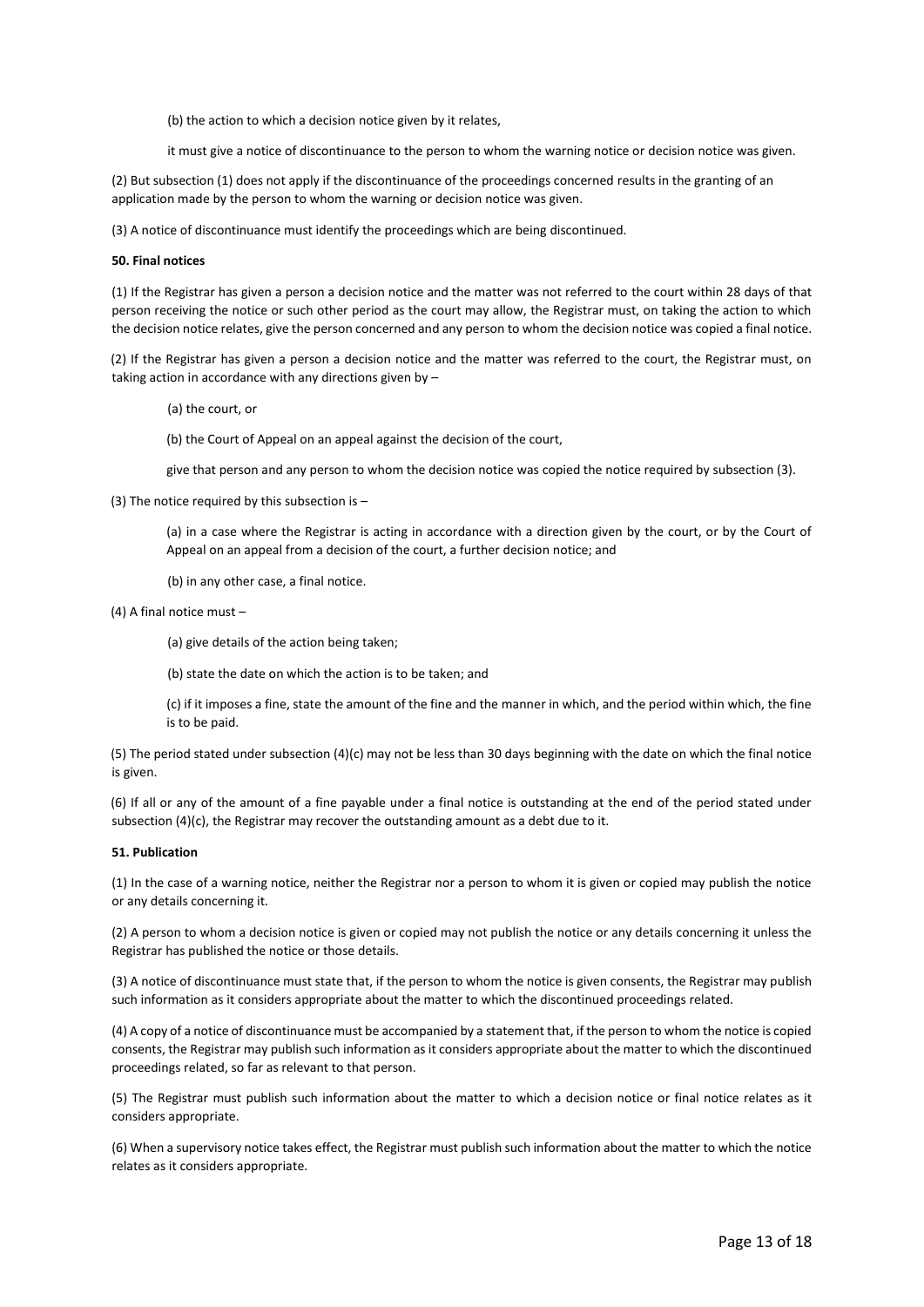(7) The Registrar may not publish information under this section if, in its opinion, publication of the information would be –

(a) unfair to the person with respect to whom the action was taken (or was proposed to be taken);

(b) detrimental to the interests of participants of the Abu Dhabi Global Market; or

(c) detrimental to the interests of the Abu Dhabi Global Market.

(8) Information is to be published under this section in such manner as the Registrar considers appropriate.

(9) For the purposes of determining when a supervisory notice takes effect, a matter to which the notice relates is open to review if –

(a) the period during which any person may refer the matter to the court is still running;

(b) the matter has been referred to the court but has not been dealt with;

(c) the matter has been referred to the court and dealt with but the period during which an appeal may be brought against the court's decision is still running; or

(d) such an appeal has been brought but has not been determined.

(10) "Notice of discontinuance" means a notice given under section 49.

(11) "Supervisory notice" has the same meaning as in section 54.

(12) A person, other than the Registrar, who contravenes subsections (1) or (2) shall be liable to a fine not exceeding level 3 on the standard fines scale.

#### **53. Access to material**

(1) If the Registrar gives a person ("A") a warning notice or a decision notice, it must –

(a) allow him access to the material on which it relied in taking the decision which gave rise to the obligation to give the notice;

(b) allow him access to any secondary material which, in the Registrar's opinion, might undermine that decision.

(2) But the Registrar does not have to allow A access to material under subsection (1) if the material is excluded material or it –

(a) relates to a case involving a person other than A; and

(b) was taken into account by the Registrar in A's case only for purposes of comparison with other cases.

(3) The Registrar may refuse A access to particular material which it would otherwise have to allow him access to if, in its opinion, allowing him access to the material –

(a) would not be in the public interest; or (b) would not be fair, having regard to  $-$ 

(i) the likely significance of the material to A in relation to the matter in respect of which he has been given a notice; and

(ii) the potential prejudice to the commercial interests of a person other than A which would be caused by the material's disclosure.

(4) If the Registrar does not allow A access to material because it is excluded material consisting of a protected item, it must give A written notice of –

(a) the existence of the protected item; and

(b) the Registrar's decision not to allow him access to it.

(5) If the Registrar refuses under subsection (3) to allow A access to material, it must give him written notice of - (a) the refusal; and (b) the reasons for it.

(6) "Secondary material" means material, other than material falling within paragraph (a) of subsection (1) which –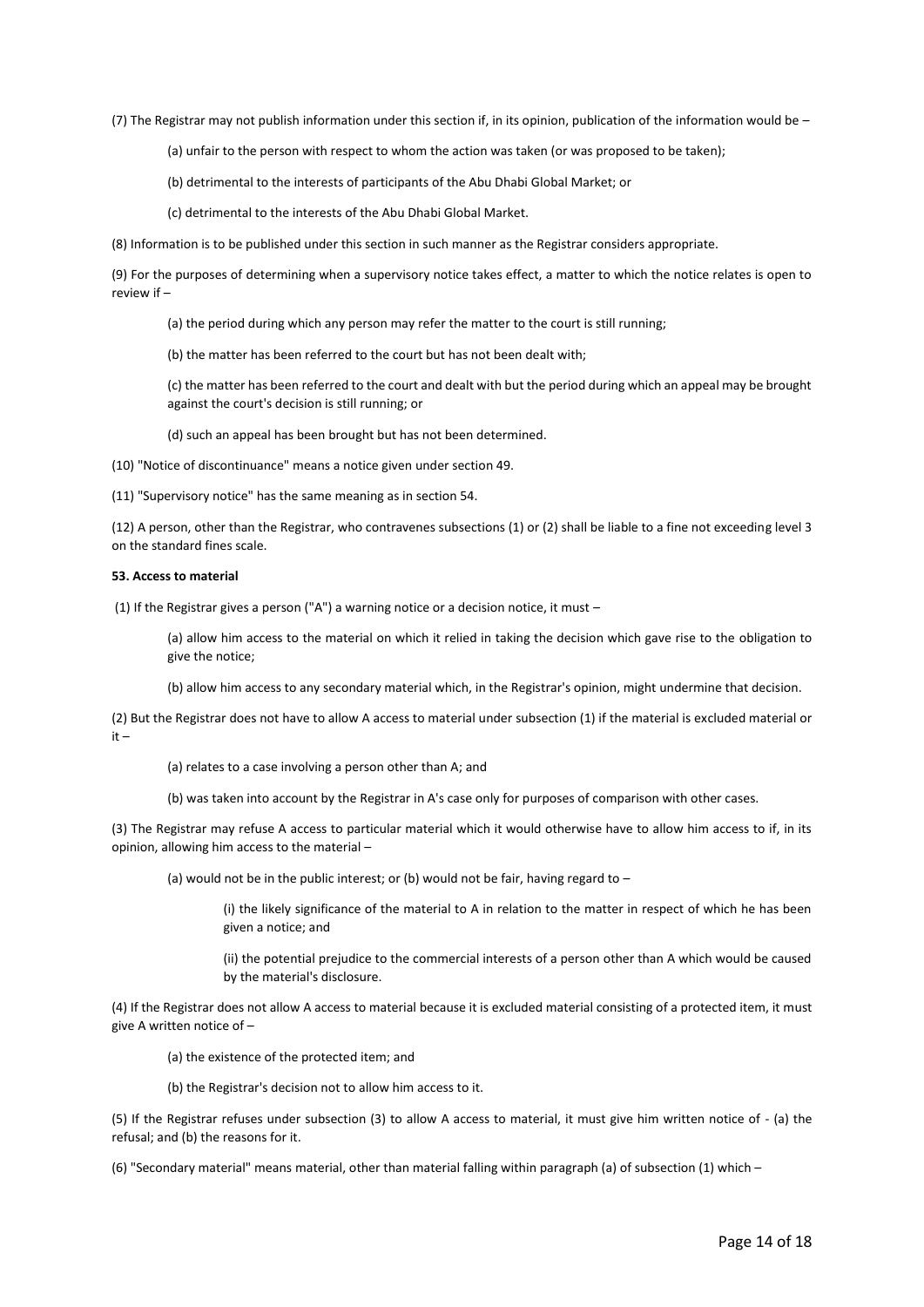(a) was considered by the Registrar in reaching the decision mentioned in that paragraph; or

(b) was obtained by the Registrar in connection with the matter to which that notice relates but which was not considered by it in reaching that decision.

(7) "Excluded material" means material which is a protected item (as defined in section 56).

(8) This section does not apply to a warning notice under section 18(1) or 18(2) or a decision notice under section 18(3).

#### **EXTRACT OF THE COMMERCIAL LICENSING REGULATIONS 2015 (CONTROLLED ACTIVITIES) RULES 2021**

#### **2. Controlled activities**

(1) For the purposes of the Regulations, any activity specified in Rules 3, 4, 5, 6, 7 and 8 is, subject to Rules 9, and 10, a controlled activity.

(2) Controlled activities specified in these Rules may be subdivided into "business activities" based on such classifications and sub-classifications as the Registrar may publish from time to time to supplement the operation of these Rules.

#### **3. Financial services**

Any of the activities specified in paragraphs 1 to 4 inclusive, 6 to 11 inclusive and 13 to 17 of Article 14 of the ADGM Founding Law is a controlled activity if it is carried on by way of business.

#### **4. Legal services**

(1) Providing legal services is a controlled activity if it is carried on by way of business.

(2) "Providing legal services" means the application of legal principles or judgement with regard to the circumstances of another person, including but not limited to –

(a) giving legal advice or counsel to such a person as to his legal rights or the legal rights or responsibilities of others, whether or not under the law of the Abu Dhabi Global Market,

(b) drafting or completion of legal documents or agreements which affect such a person's legal rights,

(c) representation of such a person in court proceedings or in an administrative adjudicative procedure in which legal pleadings are filed or a record is established as the basis for judicial review, or

(d) negotiation of legal rights or responsibilities on behalf of such a person, including participation in employment negotiations, arbitrations or conciliations, but excluding acting as a lay representative authorised by an administrative agency or tribunal, serving as a judge, mediator, arbitrator, conciliator or facilitator.

#### **5. Accountancy services**

(1) Providing accountancy services is a controlled activity if it is carried on by way of business.

(2) "Providing accountancy services" means the application of accounting principles or judgement with regard to the circumstances of another person, including but not limited to the following –

(a) performing audit, examination, verification, investigation, certification, presentation or review of financial transactions and accounting records for such a person,

(b) preparing or certifying reports on audits or examinations of books or records of account, balance sheets, and other financial, accounting and related documents for such a person, or

(c) advising such a person on matters relating to accounting procedure and the recording, presentation or certification of financial information or data, including financial information or data required by any law for the time being in force in the Abu Dhabi Global Market.

#### **6. Insolvency practitioner services**

(1) Providing insolvency practitioner services is a controlled activity if it is carried on by way of business.

(2) "Providing insolvency practitioner services" means being appointed as or serving as in relation to a body corporate –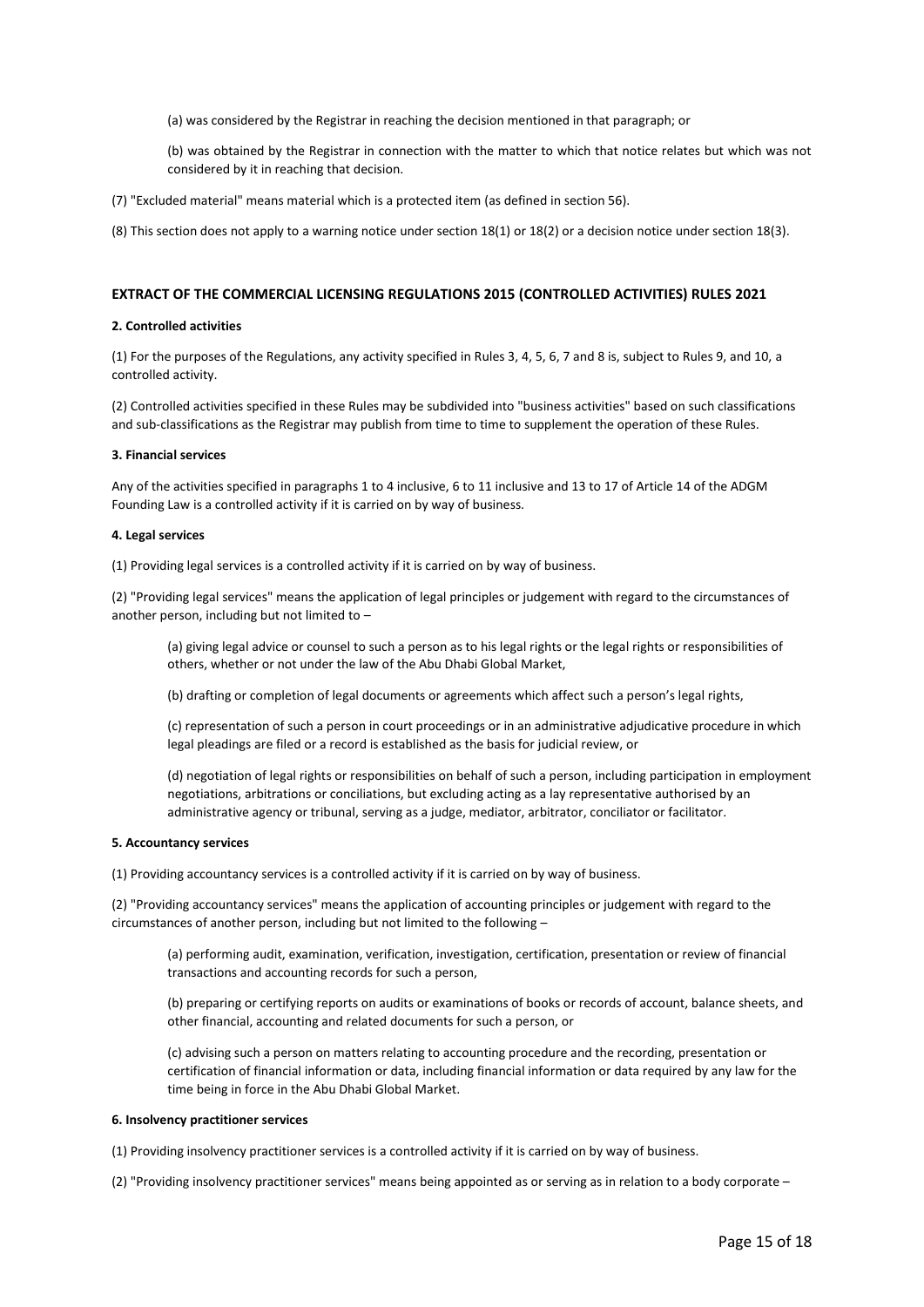- (a) a receiver,
- (b) an administrative receiver,
- (c) an administrator,
- (d) an administrator of a Deed of Company Arrangement,
- (e) a liquidator, or
- (f) a provisional liquidator, in each case under the Insolvency Regulations 2015.

#### **7. Company services**

- (1) Providing company services is a controlled activity if it is carried on by way of business.
- (2) "Providing company services" means providing any one or more of the following services–

(a) acting as an incorporation agent in connection with the incorporation or registration of bodies corporate in the Abu Dhabi Global Market,

(b) providing company services to any body corporate incorporated or registered under the Companies Regulations 2020 or the Foundations Regulations 2017,

(c) acting as a Registered Office Provider,

(d) providing directors, company secretaries, councillors, registered agent, or other officers to any body corporate incorporated or registered, or to be incorporated or registered, in the Abu Dhabi Global Market, or

(e) providing nominee shareholders of companies to any body corporate incorporated or registered in the Abu Dhabi Global Market, subject to paragraph (4) below.

(3) "Registered Office Provider" means the business activity of providing registered office services to any body corporate incorporated or registered, or to be incorporated or registered, in the Abu Dhabi Global Market.

(4) Persons who–

(a) conduct the business activity of acting as a Registered Office Provider, or

(b) advise on the incorporation and registration of, or provide nominee services to, bodies corporate within Abu Dhabi Global Market as an incidental part of conducting the business activities of financial services advisory activities, management consultancy, compliance consultancy, legal consultancy or accountancy, without providing any other company service set out in paragraph (2) above are not providing company services within the meaning of these Rules.

#### **8. Other economic activities**

Any economic activity, other than the activities specified in Rules 3, 4, 5, 6 and 7 is a controlled activity, if it is carried on by way of business.

#### **9. General exclusions**

(1) An individual does not carry on a controlled activity if he carries on an activity solely as an employee who is employed or appointed under a contract of service.

(2) A person does not carry on a controlled activity to the extent that he exercises a power or performs a duty or function –

- (a) of a public nature,
- (b) on behalf of a public authority, or

(c) in connection with public administration, law enforcement, government or regulation.

#### **10. Exclusion for cross-border service providers**

A person who carries on an activity falling within Rules 3, 4, 5, 6, 7 or 8 does not carry on a controlled activity in or from the Abu Dhabi Global Market if –